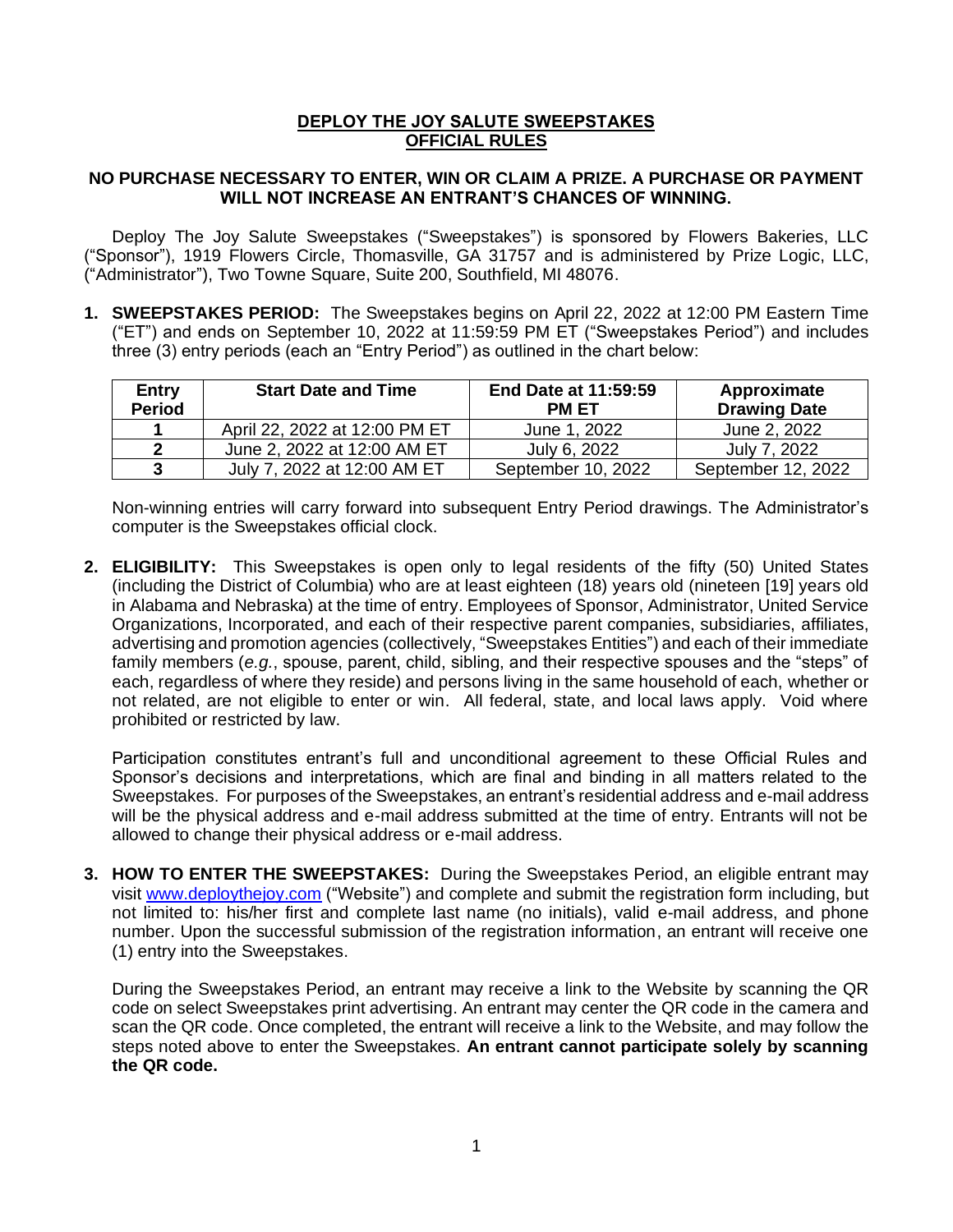**Entry Limit**: There is a limit of one (1) entry per person per day. If more than one (1) entry per day is received from the same person, telephone number and/or e-mail address the entries may, at the Sponsor's sole discretion, be disqualified. Entrants are prohibited from using more than one (1) email address or multiple identities. If it is found or suspected that an entrant is using more than one e-mail address or multiple identities to participate in the Sweepstakes, then that entrant, in Sponsor's sole discretion, may not be eligible to win a prize. A "day" is defined as starting at 12:00 AM ET and ending at 11:59:59 PM ET on a calendar day during the Sweepstakes Period, except on April 22, 2022 when a day is defined as starting at 12:00 PM ET and ending at 11:59:59 PM ET.

**IMPORTANT:** MESSAGE AND DATA RATES MAY APPLY IF AN ENTRANT ENTERS THIS SWEEPSTAKES ON HIS/HER MOBILE DEVICE. NOT ALL MOBILE TELEPHONE/WIRELESS PROVIDERS CARRY THE SERVICE NECESSARY TO PARTICIPATE IN THESE SWEEPSTAKES. ENTRANTS SHOULD CONSULT THEIR WIRELESS PROVIDER'S PRICING PLANS. MOBILE ENTRY IS NOT REQUIRED TO ENTER OR WIN A PRIZE IN THIS SWEEPSTAKES.

**4. RANDOM DRAWING:** On or around each drawing date indicated in the chart above in Section 1, the Administrator will randomly select one (1) potential winner from all eligible entries received in each Entry Period, for a total of three (3) potential winners. Each winner is considered a potential winner pending verification of his/her eligibility and compliance with these Official Rules. Non-winning entries will carry forward into subsequent Entry Period drawings.

## **5. PRIZES, APPROXIMATE RETAIL VALUE ("ARV"), AND ODDS OF WINNING:**

- **A. Prizes (3 total; 1 per Entry Period):** Each prize is a summer entertaining packet that includes one (1) Tundra Haul hard cooler, one (1) Traeger Ironwood 650 Grill, one (1) JBL Charge 5 Bluetooth Speaker, one (1) Classic Hammock with a stand, and twenty-six (26 Coupons each good for one (1) free Wonder product up to \$3.99 and twenty-one (21) Coupons each good for one (1) TastyKake free product up to \$4.99 (all coupons expire December 31, 2022; terms and conditions of coupons apply) (each a "Prize"). No more than three (3) Prizes, one (1) per Entry Period, will be available in the Sweepstakes. The ARV of each Prize is \$2,500.
- **B. Total ARV:** The total ARV of all Prizes is \$7,500.
- **C. Odds of Winning:** The odds of winning a Prize depend on the number of eligible Sweepstakes entries received during each Entry Period of the Sweepstakes Period.
- **D. General Conditions:** There is a limit of one (1) Prize per person. In no event will more than three (3) Prizes, one (1) per Entry Period, be awarded. If, for any reason, more Prize notifications are sent (or more claims are received) than the number of Prizes offered, as set forth in these Official Rules, Sponsor reserves the right to award the intended number of Prizes through a random drawing from among all eligible Prize claims received.
- **6. HOW TO CLAIM A PRIZE:** The potential winners are subject to verification of eligibility and compliance with these Official Rules. After the random drawing, Administrator will notify the potential winners via e-mail at the e-mail address provided at the time of registration. Each potential winner will be required to sign and return an Affidavit of Eligibility and Liability/Publicity Release (except where prohibited) and any other requested documents within five (5) calendar days from the date of attempted notification or the Prize may be forfeited in its entirety and awarded to an alternate winner, at the Sponsor's sole and absolute discretion. Failure to provide all required information and a signature on the documents within the stated time period may result in forfeiture of a winner's right to claim his/her Prize, and may result in the Prize being awarded to an alternate winner, if time permits.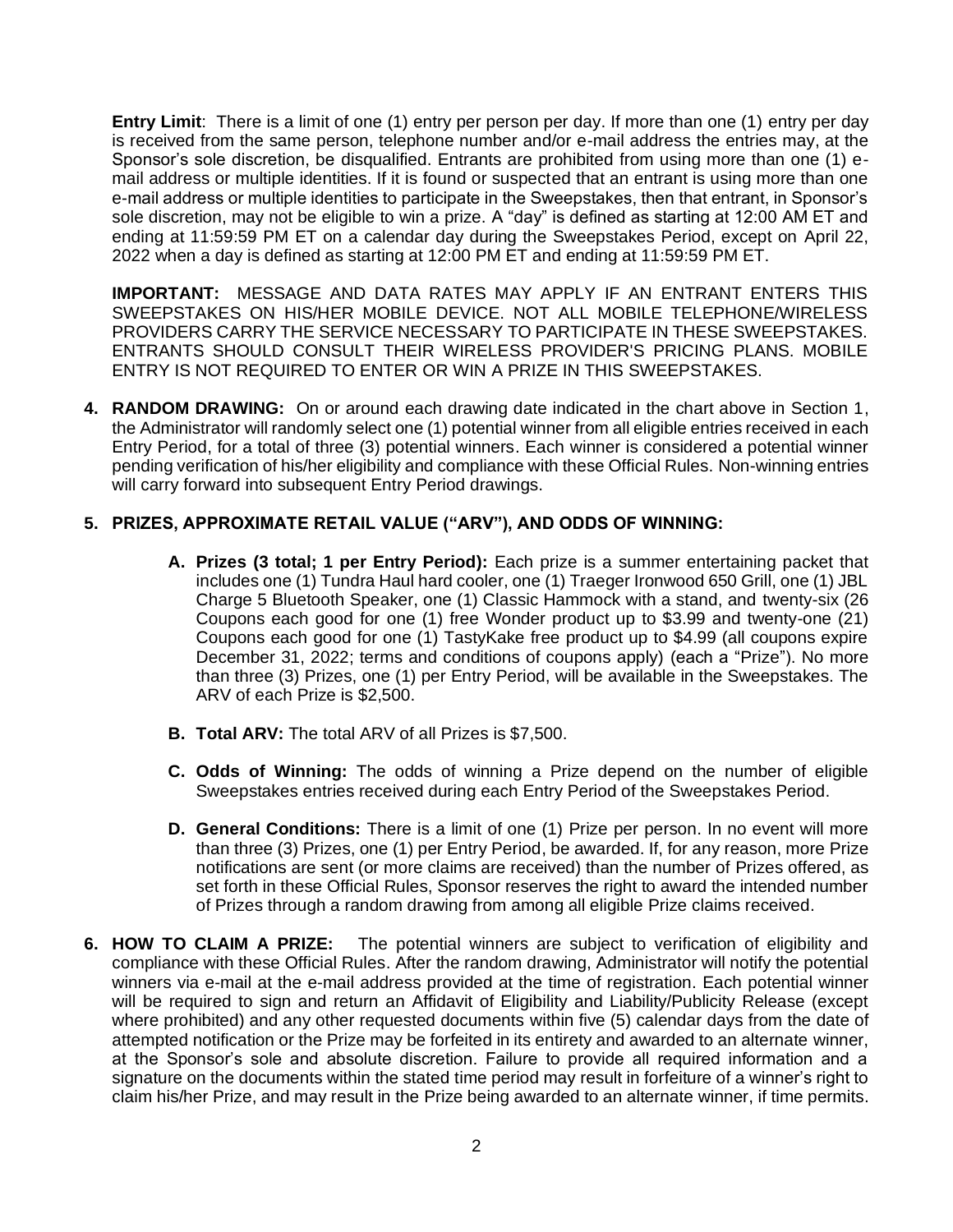If a potential winner is disqualified, found to be ineligible or not in compliance with these Official Rules, or declines to accept a Prize, the respective Prize may be forfeited. If a Prize is forfeited, the Prize may be awarded to an alternate winner, selected in a random drawing from among all remaining eligible entries, as determined by Sponsor in its sole discretion. If, after a good-faith attempt, Sponsor is unable to award or deliver a Prize, the Prize may not be re-awarded. Upon verification of eligibility, the Prizes will be mailed to the winners at the physical addresses (P.O. Boxes are not permitted) provided at the time of entry. Any portion of a Prize not accepted by winner will be forfeited. Each winner shall be solely responsible for payment of any and all applicable federal, state, and local taxes for his/her Prize won. Sponsor will issue an IRS Form 1099-MISC for each winner. All other costs and expenses not expressly set forth herein shall be solely each winner's responsibility. The Prizes will only be awarded to verified winners.

Sponsor will attempt to notify each potential winner as set forth above, but Sponsor is not responsible for any undelivered e-mails, including without limitation e-mails that are not received because of a winner's privacy or spam filter settings which may divert any Sweepstakes e-mail, including any winner notification e-mail, to a spam or junk folder. Prizes that are unclaimed, unredeemed, or returned as undeliverable will not be awarded. Prizes are non-transferable and no Prize substitution, exchange or cash equivalent will be allowed, except by Sponsor, who reserves the right to substitute a Prize of equal or greater value in case of unavailability of the Prize or force majeure, at Sponsor's sole and absolute discretion. Sponsor reserves the right to make equivalent substitutions as necessary. Sweepstakes Entities shall not be held responsible for any delays in awarding the Prize for any reason.

**7. LIMITATION OF LIABILITY:** By participating in this Sweepstakes, entrants agree that the Sweepstakes Entities and each of their respective affiliates, subsidiaries, representatives, consultants, contractors, legal counsel, advertising, public relations, promotional, fulfillment and marketing agencies, website providers and each of their respective officers, directors, stockholders, employees, representatives, designees and agents ("Released Parties") are not responsible for: (i) lost, late, incomplete, stolen, misdirected, postage due or undeliverable e-mail/text notifications or postal mail; (ii) any computer, telephone, satellite, cable, network, electronic or Internet hardware or software malfunctions, failures, connections, or availability; (iii) garbled, corrupt or jumbled transmissions, service provider/network accessibility, availability or traffic congestion; (iv) any technical, mechanical, printing or typographical or other error; (v) the incorrect or inaccurate capture of registration information or the failure to capture, or loss of, any such information; (vi) any error, omission, interruption, deletion, defect, delay in operation or transmission, communications line failure, technical error, theft or destruction or unauthorized access to the Sweepstakes; (vii) any injury or damage, whether personal or property, to entrants or to any person's computer related to or resulting from participating in the Sweepstakes and/or accepting a Prize; and (viii) entries that are late, forged, lost, misplaced, misdirected, tampered with, incomplete, deleted, damaged, garbled or otherwise not in compliance with the Official Rules. Further, the Sweepstakes Entities are not responsible for any unanswered or undeliverable winner notifications.

By entering the Sweepstakes, each entrant agrees: (i) to be bound by these Official Rules, including entry requirements; (ii) to waive any rights to claim ambiguity with respect to these Official Rules; (iii) to waive all of his/her rights to bring any claim, action or proceeding against any of the Released Parties in connection with the Sweepstakes; and (iii) to forever and irrevocably agree to release and hold harmless each of the Released Parties from any and all claims, lawsuits, judgments, causes of action, proceedings, demands, fines, penalties, liability, costs and expenses (including, without limitation, reasonable attorneys' fees) that may arise in connection with: (a) the Sweepstakes, including, but not limited to, any Sweepstakes-related activity or element thereof, and the entrant's entries, participation or inability to participate in the Sweepstakes; (b) the violation of any third-party privacy, personal, publicity or proprietary rights; (c) acceptance, attendance at, receipt, travel related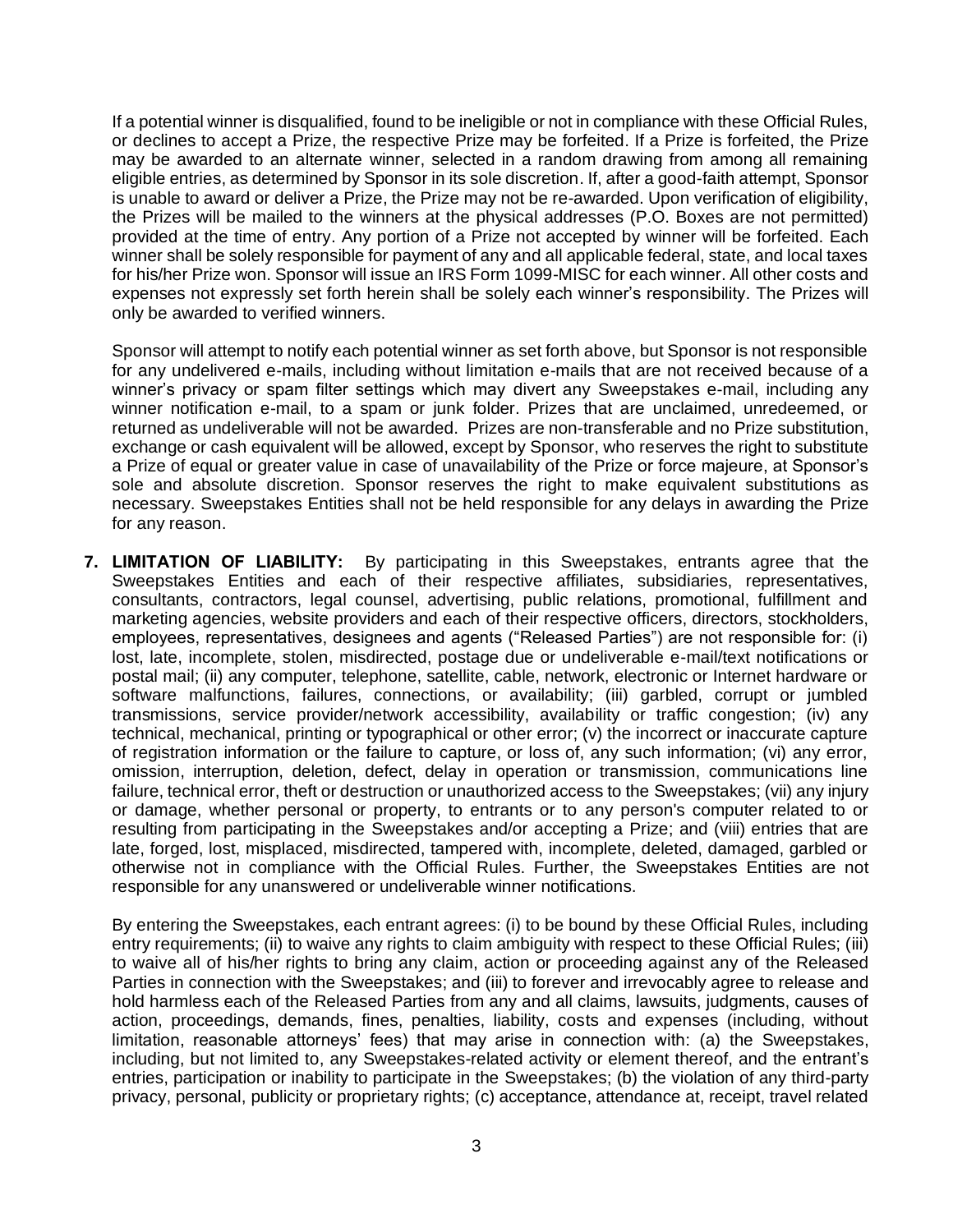to, participation in, delivery of, possession, defects in, use, non-use, misuse, inability to use, loss, damage, destruction, negligence or willful misconduct in connection with the use of a Prize (or any component thereof); (d) any change in the prizing (or any components thereof); (e) human error; (f) any wrongful, negligent, or unauthorized act or omission on the part of any of the Released Parties; (g) lost, late, stolen, misdirected, damaged or destroyed prizing (or any element thereof); or (h) the negligence or willful misconduct by entrant.

If, for any reason, the Sweepstakes is not capable of running as planned, Sponsor reserves the right, at its sole and absolute discretion, to cancel, terminate, modify or suspend the Sweepstakes and/or proceed with the Sweepstakes, including the selection of a winner in a manner it deems fair and reasonable, including the selection of a winner from among eligible entries received prior to such cancellation, termination, modification or suspension. In no event will more Prizes be awarded than are stated in these Official Rules. In the event that, due to technical, typographical, mechanical, administrative, printing, production, computer or other errors, there are more winners than are stated in these Official Rules, a random drawing among the claimants will be held to determine the winner.

WITHOUT LIMITING THE FOREGOING, EVERYTHING REGARDING THIS SWEEPSTAKES, INCLUDING THE PRIZES, IS PROVIDED "AS IS" WITHOUT WARRANTY OF ANY KIND, EITHER EXPRESS OR IMPLIED, INCLUDING BUT NOT LIMITED TO, THE IMPLIED WARRANTIES OF MERCHANTABILITY, FITNESS FOR A PARTICULAR PURPOSE OR NON-INFRINGEMENT.

- **8. DISPUTES: THIS SWEEPSTAKES IS GOVERNED BY, AND WILL BE CONSTRUED IN ACCORDANCE WITH, THE LAWS OF THE STATE OF MICHIGAN, AND THE FORUM AND VENUE FOR ANY DISPUTE SHALL BE IN THE OAKLAND COUNTY, MICHIGAN. IF THE CONTROVERSY OR CLAIM IS NOT OTHERWISE RESOLVED THROUGH DIRECT DISCUSSIONS OR MEDIATION, IT SHALL THEN BE RESOLVED BY FINAL AND BINDING ARBITRATION ADMINISTERED BY JAMS IN ACCORDANCE WITH ITS ARBITRATION RULES AND PROCEDURES OR SUBSEQUENT VERSIONS THEREOF ("JAMS RULES"). THE JAMS RULES FOR SELECTION OF AN ARBITRATOR SHALL BE FOLLOWED, EXCEPT THAT THE ARBITRATOR SHALL BE EXPERIENCED AND LICENSED TO PRACTICE LAW IN MICHIGAN. ALL PROCEEDINGS BROUGHT PURSUANT TO THIS PARAGRAPH WILL BE CONDUCTED IN OAKLAND COUNTY, MICHIGAN. THE REMEDY FOR ANY CLAIM SHALL BE LIMITED TO ACTUAL DAMAGES, AND IN NO EVENT SHALL ANY PARTY BE ENTITLED TO RECOVER PUNITIVE, EXEMPLARY, CONSEQUENTIAL OR INCIDENTAL DAMAGES OR HAVE DAMAGES MULTIPLIED OR OTHERWISE INCREASED, INCLUDING ATTORNEYS' FEES OR OTHER SUCH RELATED COSTS OF BRINGING A CLAIM, OR TO RESCIND THIS AGREEMENT OR SEEK INJUNCTIVE OR ANY OTHER EQUITABLE RELIEF. ENTRANTS AGREE THAT THE RIGHTS AND OBLIGATIONS OF ANY ENTRANT AND/OR SWEEPSTAKES ENTITIES AND/OR ANY OTHER PARTY SHALL BE RESOLVED INDIVIDUALLY, WITHOUT RESORT TO ANY FORM OF CLASS ACTION. ANY DEMAND FOR ARBITRATION MUST BE FILED WITHIN ONE (1) YEAR FROM THE END OF THE SWEEPSTAKES PERIOD, OR THE CAUSE OF ACTION SHALL BE FOREVER BARRED.**
- **9. PRIVACY:** Sponsor's privacy policy is available at [https://www.flowersfoods.com/site](https://www.flowersfoods.com/site-services/privacy-policy)[services/privacy-policy.](https://www.flowersfoods.com/site-services/privacy-policy)
- **10. PUBLICITY RIGHTS:** By participating in this Sweepstakes, each entrant agrees to allow the Sponsor and Sponsor's designee the perpetual right to use his/her name, address (city and state), biographical information, likeness, picture and other information and content provided in connection with the Sweepstakes for promotion, trade, commercial, advertising and publicity purposes in all media worldwide including, but not limited to, on television and the Internet, without notice, review or approval and without additional compensation, except where prohibited by law.